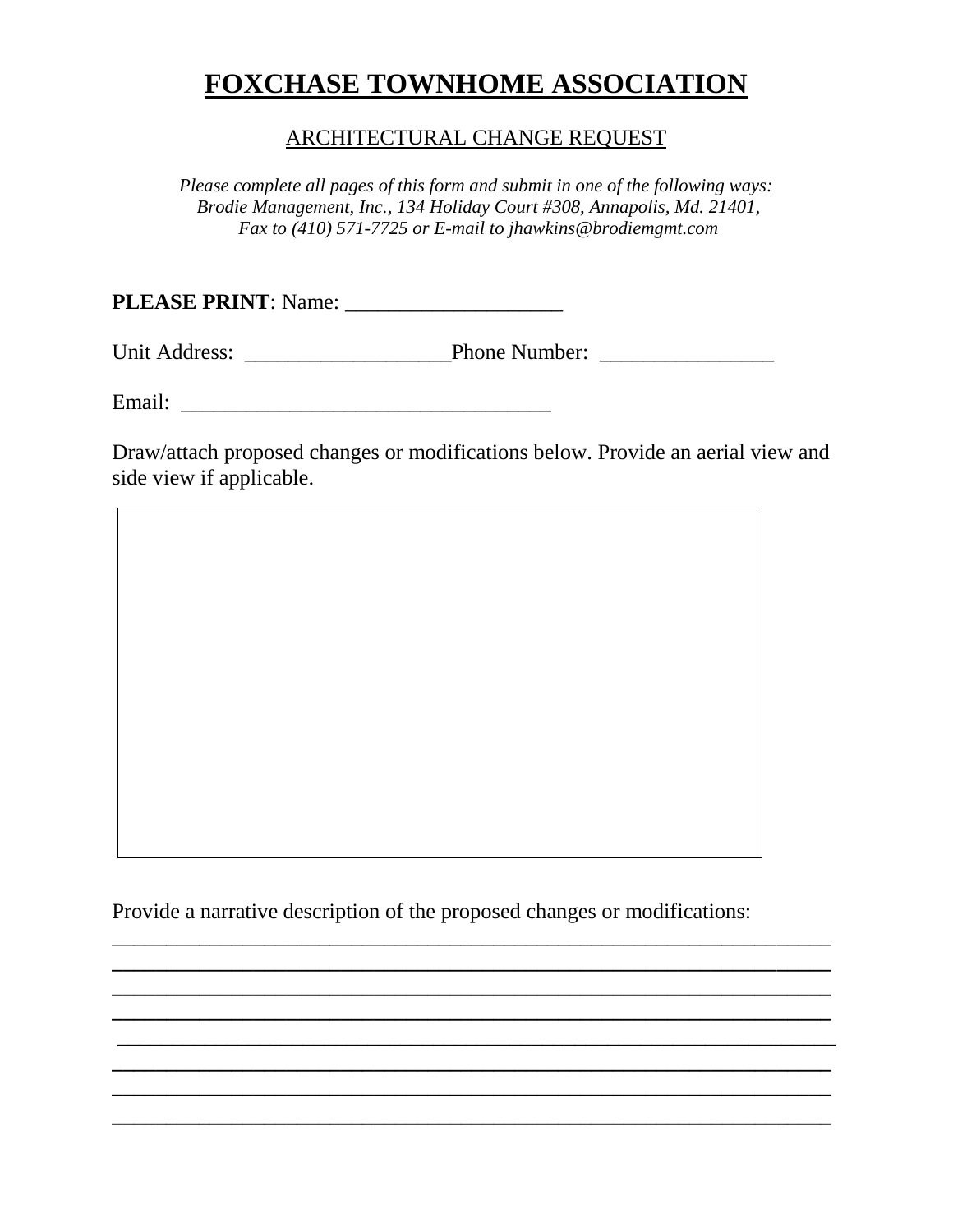*Attach a copy of the manufacturer's material specifications or provide a sample of materials if available. Any requests to alter the physical structure of the building require that you submit detailed specifications/drawings from your contractor with this request in order for the request to be considered.*

## **Instructions:**

- 1. The Architectural Review Committee charges a \$25.00 processing fee for major alterations. A major alteration includes a deck, fence, shed and patio. The fee is waived for minor alterations (i.e. storm door). The fee must be in the form of a check or money order made out to "Foxchase Townhouse Association" and be submitted with the application in order for the application to be considered.
- 2. The following items must be submitted along with the application for approval to be processed. If any of those items are missing, the Architectural Review process cannot be started.
	- **Site Plan** with dimensions showing lot boundaries, present structures and proposed alteration. An enlarged view of the site is recommended.
	- **Scale Drawing** of proposed construction with dimensions of all sides and elevation. Please include color and material type.
	- **A.A. County Building Permit** if applicable. A permit is necessary for a deck, fence, shed or patio. For a patio, a permit is necessary if built below 8 inches from ground level, and no footers are needed for construction.
	- **\$25.00 Processing Fee**
- 3. Mail the items listed above to:

Brodie Management, Inc. 134 Holiday Court #308 Annapolis, MD 21401

4. Please refer to the Exterior Alteration Guidelines for specifications of acceptable alterations.

It is recommended that you obtain an acknowledgement from the owners of the property adjacent to your own. Theses signatures are optional.

| NAME: | <b>ADDRESS:</b> |
|-------|-----------------|
| NAME: | <b>ADDRESS:</b> |